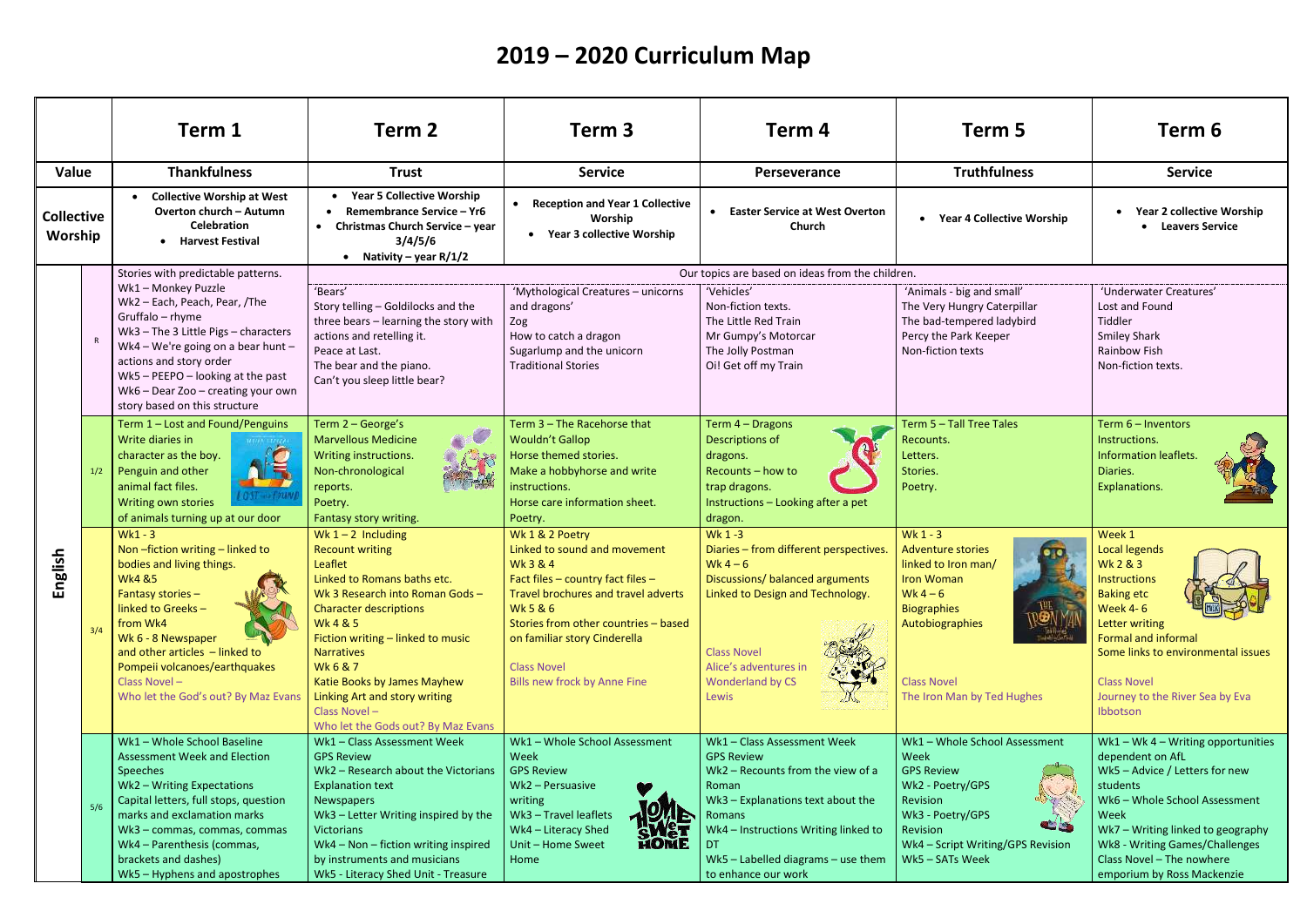|                        | Wk6 - Direct and indirect speech<br>Wk7 - colons and semi-colons<br>Wk8 - Writing Assessments<br>Class Novel - Cogheart<br>ا پ <del>یشتر</del><br>اما سکت<br>by Peter Bunzl<br>GREASA<br><b>Weekly Guided</b><br>$\mathcal{F}(\mathbf{y})$<br><b>Reading/Whole Class</b><br>Comprehension<br><b>FOOL P.H.</b>           | Wk6 - Literacy Shed Unit - Treasure<br>Wk7 - Writing Assessment<br>Class Novel - Cogheart by Peter<br><b>Bunzl</b><br><b>Weekly Guided Reading/Whole Class</b><br>Comprehension                                                                                                                                                                             | Wk5 - Literacy Shed Unit - Home<br><b>Sweet Home</b><br>Wk6 - Kingswood<br>Class Novel $-$ A boy called hope by<br>Lara Williamson<br>Weekly Guided Reading/Whole Class<br>Comprehension                           | Wk6 - Write and perform speeches<br>Class Novel - A boy called hope by<br>Lara Williamson<br>Weekly Guided Reading/Whole Class<br>Comprehension                                                                                          | Wk6 - Writing about chosen artists -<br>biographies<br>Class Novel - The nowhere<br>emporium by Ross Mackenzie<br>Weekly Guided Reading/Whole Class<br>Comprehension | Weekly Guided Reading/Whole Class<br>Comprehension                                                                                                                                                                                                              |
|------------------------|-------------------------------------------------------------------------------------------------------------------------------------------------------------------------------------------------------------------------------------------------------------------------------------------------------------------------|-------------------------------------------------------------------------------------------------------------------------------------------------------------------------------------------------------------------------------------------------------------------------------------------------------------------------------------------------------------|--------------------------------------------------------------------------------------------------------------------------------------------------------------------------------------------------------------------|------------------------------------------------------------------------------------------------------------------------------------------------------------------------------------------------------------------------------------------|----------------------------------------------------------------------------------------------------------------------------------------------------------------------|-----------------------------------------------------------------------------------------------------------------------------------------------------------------------------------------------------------------------------------------------------------------|
|                        | <b>Block 1 - SCIENCE</b><br>Animals Including Humans.<br>What keeps us alive?<br><b>Block 2 - HISTORY</b><br>Changes within living memory.<br>How has life changed?<br><b>Block 3 - GEOGRAPHY</b><br><b>Comparing locations</b><br>How are the U.K. and Brazil<br>different?                                            | <b>Block 4 - HISTORY</b><br><b>Historical People</b><br>What contribution did<br><b>Brunel/Nightingale make to Britain?</b><br><b>MUSIC</b><br>MAKE ME<br>Block $5-$<br><b>MUSIC</b><br><b>How does</b><br><b>Music Make</b><br>HAPOY<br>you feel?<br>Block $6 - ART$<br>Colours, Pattern and Shape - linked<br>to Monet and Pollack<br>How is art created? | Block 7 - Science<br><b>Materials</b><br>How are materials used?<br>Block 8 - Geography<br>Weather<br>What does the weather effect?                                                                                | <b>Block 9 - HISTORY</b><br>The Great Fire of London<br>What effect did the Great Fire of<br>London have?<br>Block 10 - DESIGN AND<br><b>TECHNOLOGY</b><br><b>Floating and Sinking</b><br>How do boats float?                            | <b>Block 11 - SCIENCE</b><br>Plants<br>Why do plants grow?<br>Block 12 - ART<br><b>Natural Art</b><br>Can you create art from natural<br>materials?                  | <b>Block 13 - SCIENCE</b><br>Living things (habitats)<br>Why are living things important?<br><b>Block 14 - GEOGRAPHY</b><br>Coasts<br>Could we live without the ocean?<br>Block 15 - End of term project                                                        |
|                        |                                                                                                                                                                                                                                                                                                                         |                                                                                                                                                                                                                                                                                                                                                             |                                                                                                                                                                                                                    |                                                                                                                                                                                                                                          |                                                                                                                                                                      |                                                                                                                                                                                                                                                                 |
| information<br>Subject | <b>Block 1 - SCIENCE</b><br><b>Animals Including Humans.</b><br>What happens to our food?<br><b>Block 2 - HISTORY</b><br><b>The Ancient Greeks</b><br>What did the Greeks do for us?<br><b>Block 3 - GEOGRAPHY</b><br><b>Volcanoes and</b><br>Earthquakes<br>How do the tectonic<br>plate movement<br>effect the world? | <b>Block 4 - HISTORY</b><br><b>Romans</b><br>How did Britain show resistance to<br>the Roman Empire?<br><b>Block 5 - MUSIC</b><br>History of music<br>How has music changed since the<br><b>Romans?</b><br><b>Block 6 - ART</b><br><b>Observational drawing</b><br>Is there a link between art and<br>maths?                                                | Block 7 - Science<br>Sound<br>What is sound?<br>Block 8 – Geography<br><b>Similarities and Differences across</b><br>the world (including European city,<br>South America and 1 extra)<br>How do we get to school? | <b>Block 9 - HISTORY</b><br><b>Settlements in Britain</b><br><b>What evidence is there of Anglo</b><br><b>Saxons in our local</b><br>area?<br><b>Block 10 - DESIGN</b><br><b>AND TECHNOLOGY</b><br>YOUNG ENTERPRISE<br>What can we make? | <b>Block 11 - SCIENCE</b><br>Electricity<br>How does electricity work?<br>Block 12 -ART<br><b>Great Artists</b>                                                      | <b>Block 13 - SCIENCE</b><br><b>States of Matter</b><br><b>Can all Solids, Liquids and Gases</b><br>change?<br><b>Block 14 - GEOGRAPHY</b><br><b>Rivers, Mountains</b><br>and The Water<br>Cycle<br>Does water go up<br>hill?<br>Block 15 - End of term project |
|                        | Teeth - Visit from Dentist                                                                                                                                                                                                                                                                                              | <b>Educational Visit to Roman Baths</b>                                                                                                                                                                                                                                                                                                                     | Shonda project?<br>Harbour Side project re Refugees?                                                                                                                                                               | History Governor Visit and talk - Dan<br>Miles?<br>History Workshop - James Smith                                                                                                                                                        | Create own art gallery and sell<br>Educational visit to Art gallery in<br>Week 6 - Victoria Art Gallery in<br>Bath?                                                  | <b>Educational Visit - We the Curious</b><br>(@Bristol) - WHOLE SCHOOL??                                                                                                                                                                                        |
|                        | <b>Block 1 - SCIENCE</b><br>Electricity<br>How do you make a light brighter?<br><b>Block 2 - HISTORY</b><br>Local History.                                                                                                                                                                                              | <b>Block 4 - HISTORY</b><br><b>Victorians</b><br>How did Queen Victoria change the<br>world?<br><b>Block 5 - MUSIC</b><br><b>Music composition</b>                                                                                                                                                                                                          | Block 7 - Science<br>Light<br><b>Comment</b><br>How do we<br>know that Light<br>min<br>travels in a<br>straight line?                                                                                              | <b>Block 9 - HISTORY</b><br>Romans<br><b>What did the Romans</b><br>bring to England?<br>Block 10 - DESIGN<br>AND TECHNOLOGY                                                                                                             | Block $11 -$<br><b>SCIENCE</b><br>Changing<br>STATES OF BUSINESS<br><b>Materials</b><br>Water - Solid,<br><b>Liquid or Gas?</b>                                      | <b>Block 13 - SCIENCE</b><br><b>Evolution and Inheritance</b><br>How did Darwin, Anning and<br><b>Wallace formulate the evolution</b><br>theory?<br><b>Block 14 - GEOGRAPHY</b>                                                                                 |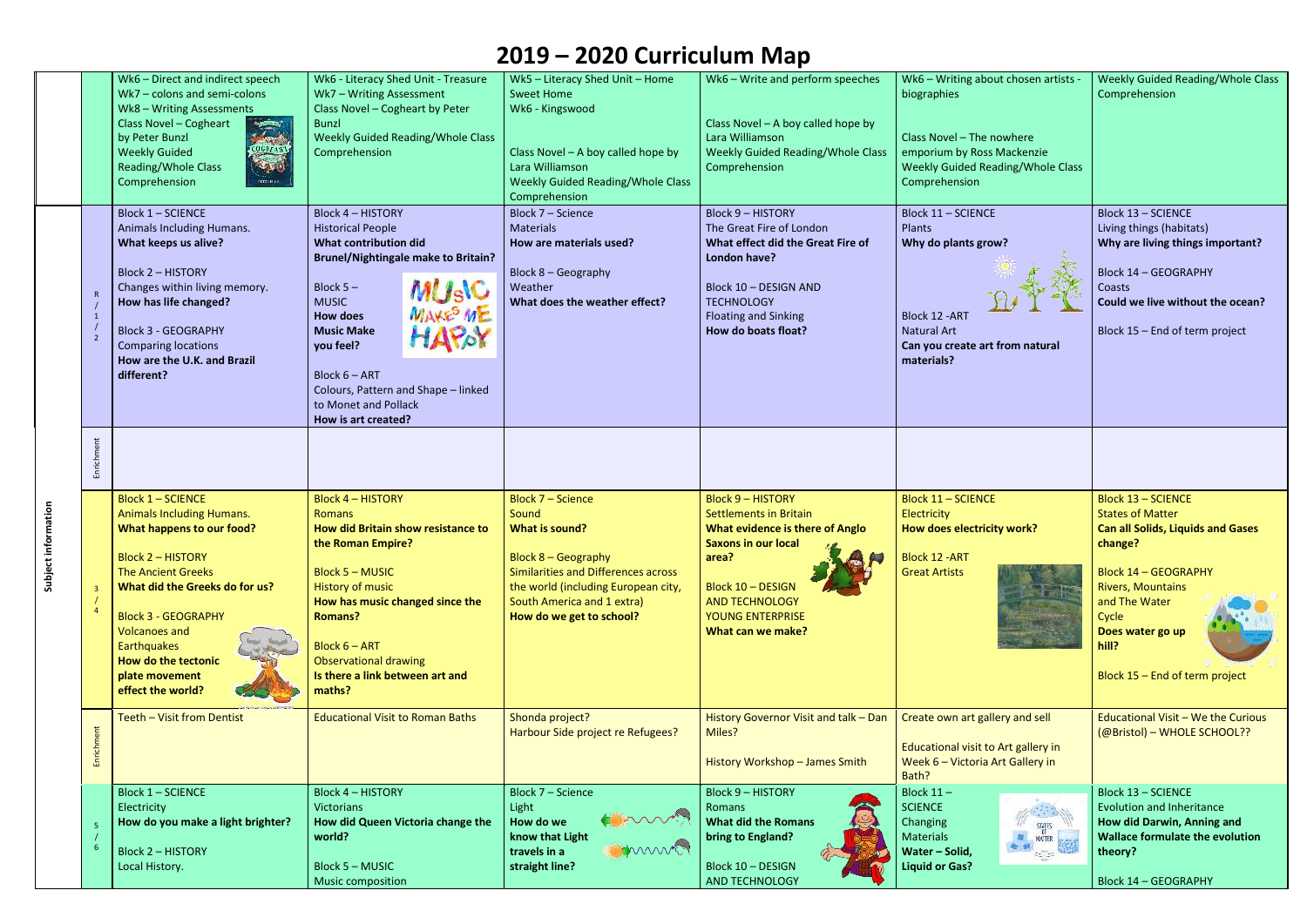|              |     | <b>How did</b><br><b>Brunel put</b><br>Swindon<br>on the<br>map?<br><b>Block 3 - GEOGRAPHY</b><br>Our changing World<br>What is our world going?  | What do Elvis, The Beatles and<br>Taylor swift have in common?<br>Block 6 - ART<br>What is the difference between<br>impressionism and abstract art? | Block 8 - Geography<br><b>Economy and Trade</b><br>How far does a banana travel?                                                              | <b>Bridges</b><br>Can you build a bridge?                                                                                 | Block 12 - ART<br><b>Modern Art</b><br>How did Andy Warhol challenge<br><b>American culture?</b>                                      | <b>Rivers</b><br>Where do rivers come from? Where<br>do rivers go?<br>Block 15 - End of term project                                                 |  |
|--------------|-----|---------------------------------------------------------------------------------------------------------------------------------------------------|------------------------------------------------------------------------------------------------------------------------------------------------------|-----------------------------------------------------------------------------------------------------------------------------------------------|---------------------------------------------------------------------------------------------------------------------------|---------------------------------------------------------------------------------------------------------------------------------------|------------------------------------------------------------------------------------------------------------------------------------------------------|--|
|              |     | <b>STEAM Museum</b>                                                                                                                               | Artist visit to school<br>Musicians in school<br>James Smith                                                                                         | Visit to a local superstore?<br><b>Bromham Growers? Produce</b><br>suppliers? Farm                                                            | James Smith<br><b>Roman Bath Visit</b>                                                                                    | Visit to Art Gallery<br>Canvas work - gallery for parents                                                                             | Ark<br><b>Natural History Museum</b><br>Educational Visit - We the Curious<br>(@Bristol) - WHOLE SCHOOL??                                            |  |
| <b>RE</b>    | R/1 | <b>Understanding Christianity</b><br>Creation<br>UC-KS1 Unit1.2<br>Who made the world?                                                            | <b>Understanding Christianity</b><br>Incarnation<br>UC-KS1 Unit 1.3<br>Why does Christmas matter to<br>Christians?                                   | <b>Discovery RE</b><br>Year 2<br>How important is it for Jewish people<br>to do what Gods asks them to do?                                    | <b>Discovery RE</b><br>Year 1<br>Why was Jesus welcomed like a king<br>or celebrity by the crowds on Palm<br>Sunday?      | <b>Understanding Christianity</b><br>God<br><b>UC-KS1 Unit 1.1</b><br>What do Christians believe God is<br>like?                      | <b>Discovery RE</b><br>Year 2<br>Does completing Hajj make a person<br>a better Muslim?                                                              |  |
|              | 3/4 | <b>Understanding Christianity</b><br><b>Creation/Fall</b><br>UC-LK2 Unit 2A.1<br>What do Christians learn from the<br>creation story              | <b>Understanding Christianity</b><br>Incarnation/God<br>UC-LKS2 Unit 2A.3<br>What is the trinity?                                                    | <b>Discovery RE</b><br>Year 4<br>Could the Buddha's teachings make<br>the world a better place?                                               | <b>Discovery RE</b><br>Year <sub>3</sub><br>What is 'good' about Good Friday?                                             | <b>Understanding Christianity</b><br>People of God<br>UC-LKS2 Unit 2A.2<br>What is it like to follow God?                             | <b>Discovery RE</b><br>Year 4<br>What is the best way for a Jew to<br>show commitment to God?                                                        |  |
|              | 5/6 | <b>Understanding Christianity</b><br>Creation/Fall<br>UC-UKS2 Unit 2B.2<br><b>Creation and Science: Conflicting or</b><br>complementary           | <b>Understanding Christianity</b><br>Incarnation<br>UC-UKS2 Unit 2B.4<br>Was Jesus the Messiah?                                                      | <b>Discovery RE</b><br>Year 5<br>How can Brahman be everywhere<br>and in everything?                                                          | <b>Discovery RE</b><br>Year <sub>5</sub><br>How significant is it for Christians to<br>believe God intended Jesus to die? | <b>Understanding Christianity</b><br>People of God<br>UC-UKS2 Unit 2B.3<br>How can following God bring<br>freedom and justice?        | <b>Discovery RE</b><br>Year 6<br>Does belief in Akhirah (life after<br>death) help Muslims lead good lives?                                          |  |
| Enrichment   |     | Visit a local church<br>Visit Salisbury Cathedral                                                                                                 | Invite Maria to speak about the<br>trinity.<br>Christmas plays<br>Christmas service                                                                  | Visit a synagogue<br>Buddhist in school<br>Hindu visit                                                                                        | Easter service<br>Visit local church<br>Visit Salisbury Cathedral                                                         | Visit local church<br>Visit Salisbury Cathedral                                                                                       | Muslim visit<br>Jewish visit                                                                                                                         |  |
| <b>Maths</b> |     | Maths will be based on the National Curriculum expectations for each year group. For details please go to                                         |                                                                                                                                                      |                                                                                                                                               |                                                                                                                           |                                                                                                                                       |                                                                                                                                                      |  |
| $\mathsf{R}$ |     | Wk 1 - Counting to 10/20<br>Wk 2 - Pattern<br>Wk $3 - 2-D$ shape<br>Wk 4 - 1 more/1 less<br>Wk 5-6 $-$ 3d shapes/weight<br>Wk 7-8 - Consolidation | Wk 1 - Counting to 10/20 and<br>beyond<br>Wk 2-3 - Length/height<br>Wk 4-5 - Addition and subtraction<br>Wk 6 - Consolidation                        | Wk 1 - Counting - on-going<br>Wk 2-3 - Weight and capacity<br>Wk 4-5 - 3-D shape<br>Wk 6 - consolidation                                      | Wk 1 - Counting<br>Wk 2-3 - Position and direction<br>Wk 4-5 - Addition and subtraction<br>Wk 6 consolidation             | Wk 1 - Counting<br>Wk 2-3 Money<br>Wk 4-5 Capacity<br>Wk 6 - Consolidation                                                            | Week 1 - counting<br>Wk 2 2-D and 3-D shape<br>Wk 3-4 Problem solving<br>Wk 4-6 Adding and taking away<br>Wk 6 Consolidation                         |  |
| 1/2          |     | Wk $1-3$ – Place<br>Value<br>Wk 4-7 - Addition<br>and subtraction<br>Wk $8 -$ Money                                                               | Wk 1 - Assessment Week<br>Wk $2-5$ - Multiplication<br>Wk 6-Place value consolidation                                                                | Wk 1-2 - Division<br>Wk 3-4 - Place value to 100/statistics<br>Wk 5-6 - Length and height                                                     | Wk $1-3$ – Properties<br>of shape<br>Wk 4-6 - Fractions                                                                   | Wk1 - Position and direction<br>Wk $2-3 - Time$<br>Wk 4-5 - Problem solving<br>Wk $6-$<br>Weight/volume/mass/capacity/temp<br>erature | $Wk 1-2 -$<br>Weight/volume/mass/capacity/temp<br>erature<br>Wk 3-6 - Consolidation and<br>investigation                                             |  |
| 3/4          |     | Wk 1-4 Number - Place<br>Value<br>Wk 5-8 Number-<br><b>Addition and Subtraction</b>                                                               | Wk 1 - Assessment week<br>Wk 2-5 - Number- Multiplication and<br><b>Division</b><br>Wk 6 - Consolidation                                             | Wk 1-2 Number- Multiplication and<br><b>Division</b><br>Wk3-4 Measurement - Length,<br><b>Perimeter and Area</b><br>Wk 5-6- Number- Fractions | Wk 1-2- Fractions<br>Wk 3-5 Yr 3 Fractions Yr 4 Decimals<br><b>Wk 6 Consolidation</b>                                     | Wk 1-2 Measurement -<br><b>Money</b><br>Wk 3-4- Statistics<br>$Wk 5-6 -$<br><b>Measurement - Time</b>                                 | Wk $1 - Measurement - Time$<br>Wk $2-3$ – Geometry<br>Wk 4-5 Yr 3 Mass and Capacity Y4<br><b>Position and Direction</b><br><b>Wk 6 Consolidation</b> |  |